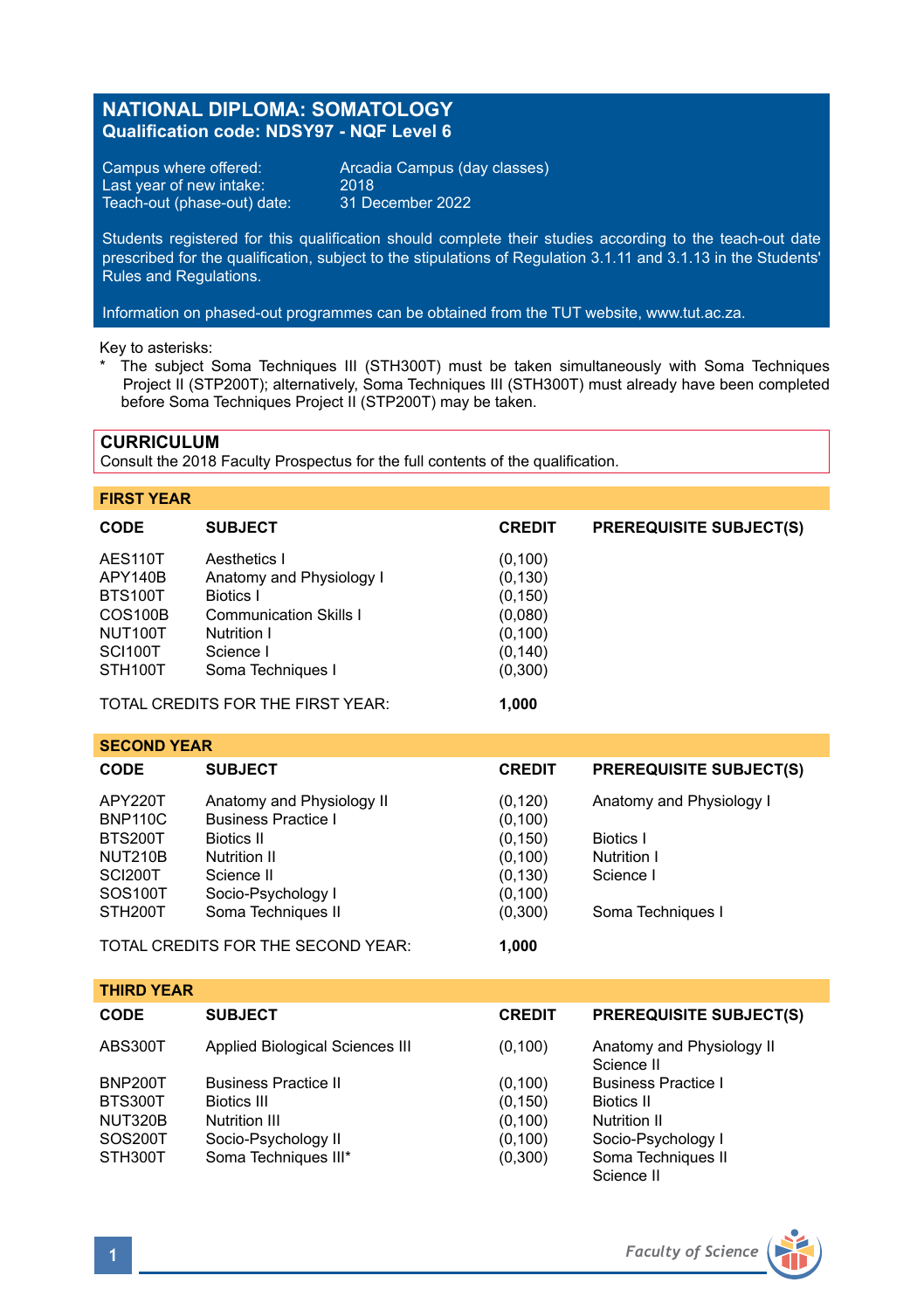| STP200T | Soma Techniques Project II*          | (0, 150) |
|---------|--------------------------------------|----------|
|         | TOTAL CREDITS FOR THE THIRD YEAR:    | 1.000    |
|         | TOTAL CREDITS FOR THE QUALIFICATION: | 3.000    |

# **SUBJECT INFORMATION (OVERVIEW OF SYLLABUS)**

The syllabus content is subject to change to accommodate industry changes. Please note that a more detailed syllabus is available at the Department or in the study guide that is applicable to a particular subject. At time of publication, the syllabus content was defined as follows:

### **A**

# **AESTHETICS I (AES110T) 1 X 3-HOUR PAPER AND PRACTICAL ASSESSMENT**

# *(Subject custodian: Department of Pharmaceutical Sciences)*

History of make-up, current make-up techniques, corrective make-up, evening make-up, photographic make-up, day make-up, make-up for different skin colours, make-up for the aged skin, hairstyles, client cards, make-up products, eyebrow shaping. Principles of colour and form. (Total tuition time: not available)

# **ANATOMY AND PHYSIOLOGY I (APY140B) 1 X 3-HOUR PAPER**

### *(Subject custodian: Department of Biomedical Sciences)*

Introduction to homeostasis. Basic body topography. Cytology (cell membrane, membrane transport mechanisms, cytoplasm, cell cycle). Histology (epithelial tissues, connective tissues). Dermatology (epidermis, dermis, hair, nails, glands, pigmentation, acid mantle). Osteology (compact bone, cartilage tissue, skeletal macrostructure, classification of joints, synovial joints). Myology (muscle contraction physiology, muscle metabolism, skeletal muscle location and actions). Cardiovascular system (heart, blood vessels, blood pressure, blood tissue, hemostasis). Lymphatic system (lymph vessels, lymphatic organs, lymph flow). Immunology (non-specific resistance mechanisms, specific immunity concepts). (Total tuition time: ± 100 hours)

### **ANATOMY AND PHYSIOLOGY II (APY220T) 1 X 3-HOUR PAPER**

# *(Subject custodian: Department of Biomedical Sciences)*

The skin, sensory organs, lymphatic system and immunology, digestive system, metabolism and nutrition. Excretory organs, urinary system, fluids and electrolytes, reproductive, endocrine and respiratory systems. Practical work. (Total tuition time: ± 100 hours)

# **APPLIED BIOLOGICAL SCIENCES III (ABS300T) 1 X 3-HOUR PAPER**

# *(Subject custodian: Department of Pharmaceutical Sciences)*

Microbiology, hygiene, introduction to pharmacology, introduction to pathology. (Total tuition time: not available)

### **B**

### **BIOTICS I (BTS100T) 1 X 3-HOUR PAPER AND PRACTICAL ASSESSMENT**

# *(Subject custodian: Department of Pharmaceutical Sciences)*

Components of well-being, movement, applied anatomy, anthropometry, aerobic programming and injury prevention. Practical: aerobic participation, body analysis and music planning. (Total tuition time: not available)

# **BIOTICS II (BTS200T) 1 X 3-HOUR PAPER AND PRACTICAL ASSESSMENT**

# *(Subject custodian: Department of Pharmaceutical Sciences)*

Anthropometry, physiology of exercise and energy systems. Practical: anthropometry, aerobics, step, toning and stretching classes. (Total tuition time: not available)

### **BIOTICS III (BTS300T) 1 X 3-HOUR PAPER AND PRACTICAL ASSESSMENT** *(Subject custodian: Department of Pharmaceutical Sciences)*

Injuries, stress management, exercise and pregnancy, fitness evaluation. Practical: advanced aerobics and callisthenics classes, fitness evaluation, gymnasium equipment, personal training and prenatal and postnatal exercise. (Total tuition time: not available)

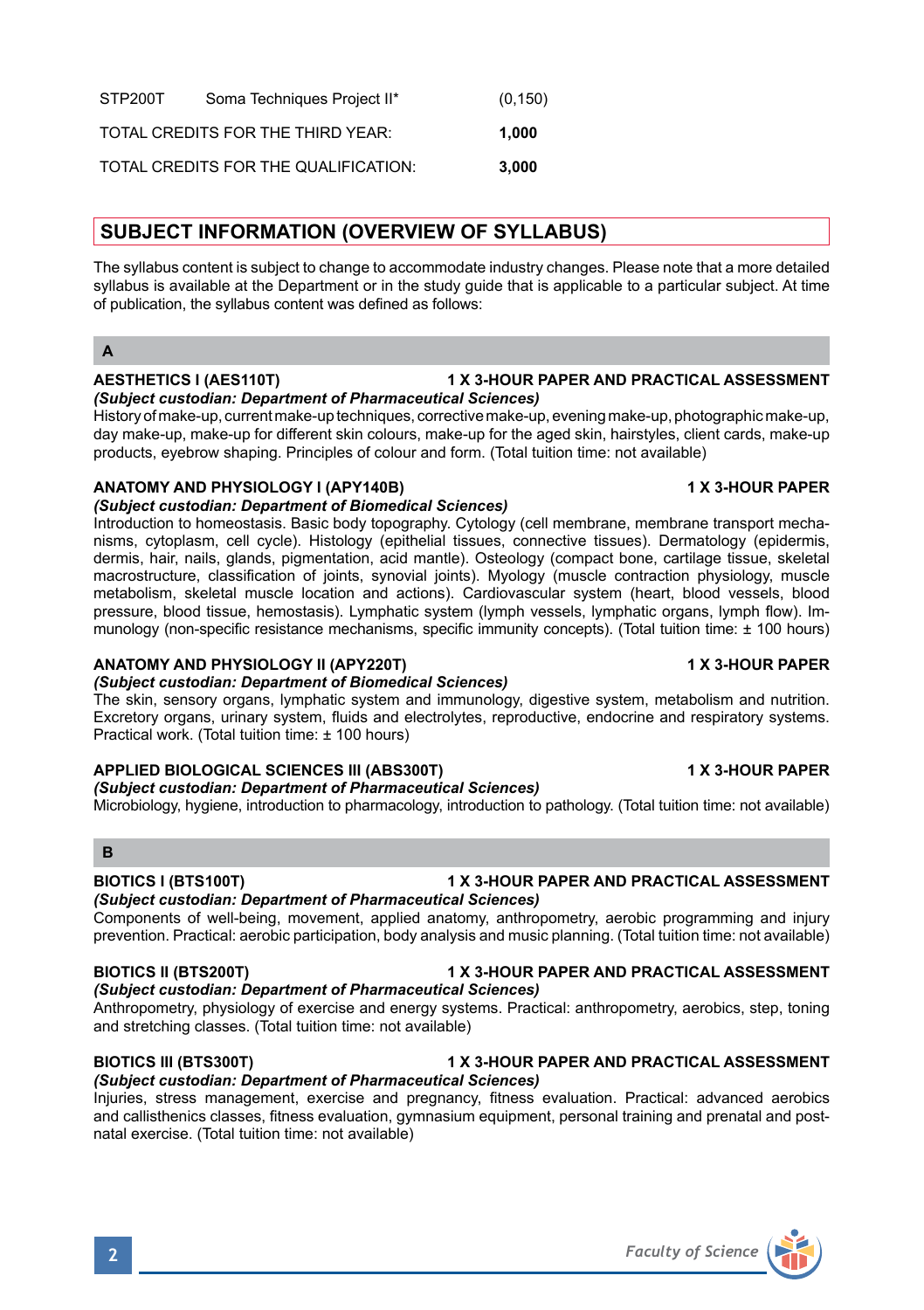# **BUSINESS PRACTICE I (BNP110C) 1 X 3-HOUR PAPER**

# *(Subject custodian: Department of Management and Entrepreneurship)*

Introduction to the business world, marketing orientation, non-verbal and verbal communication, written business communication, professional ethics, selling techniques, sales administration. (Total tuition time: not available)

# **BUSINESS PRACTICE II (BNP200T) 1 X 3-HOUR PAPER**

# *(Subject custodian: Department of Management and Entrepreneurship)*

Identifying market opportunities, locating the clinic, product and service strategy, pricing strategy, advertising, sales promotions, public relations, legal aspects. (Total tuition time: not available)

# **C**

# **COMMUNICATION SKILLS I (COS100B) 1 X 3-HOUR PAPER**

# *(Subject custodian: Department of Applied Languages)*

Writing and letter-writing skills for the somatology industry. Oral presentation and demonstration skills. (Total tuition time: not available)

# **N**

# **NUTRITION I (NUT100T) 1 X 3-HOUR PAPER**

# *(Subject custodian: Department of Hospitality Management)*

Study of the chemical structure, metabolism and physiological functions of each nutrient, as well as the interaction of nutrients in the body. (Total tuition time: not available)

### **NUTRITION II (NUT210B) 1 X 3-HOUR PAPER**

### *(Subject custodian: Department of Hospitality Management)*

Application of basic nutritional knowledge gained in the first year regarding energy metabolism, planning of nutritionally balanced meals and the nutrition of specific age groups. Basic knowledge of the modification of the normal diet when planning therapeutic menus. (Total tuition time: not available)

# **NUTRITION III (NUT320B) 1 X 3-HOUR PAPER**

# *(Subject custodian: Department of Hospitality Management)*

Factors influencing dietary patterns. Dietary habits of ethnic, religious and other groups in Southern Africa. Nutrition and the food industry. Consumer education. (Total tuition time: not available)

# **S**

# **SCIENCE I (SCI100T) 1 X 3-HOUR PAPER**

### *(Subject custodian: Department of Chemistry)*

Weight and measures, nature of matter, two-phase preparations, properties of solids, liquids and gases, heat, water, saponification, acids, bases, salts, neutralisation, oils, fats, waxes, starches, gums, gels, resins, synthetic mucilages, colours, lakes, pigments and dyes. Cosmetology practical. (Total tuition time: not available)

# **SCIENCE II (SCI200T) 1 X 3-HOUR PAPER**

# *(Subject custodian: Department of Chemistry)*

Electricity, light, sound. Classification of cosmetic preparations. Mask, make-up cosmetics, nail products and bath preparations. Organic chemistry. Cosmetology practical. (Total tuition time: not available)

# **SOCIO-PSYCHOLOGY I (SOS100T) 1 X 3-HOUR PAPER**

# *(Subject custodian: Department of Pharmaceutical Sciences)*

Personality development, intelligence, emotion, motivation. Sociology. Family systems, society and culture. Development psychology. The adolescent, mature, middle-aged and aged client. (Total tuition time: not available)

# **SOCIO-PSYCHOLOGY II (SOS200T) 1 X 3-HOUR PAPER**

# *(Subject custodian: Department of Pharmaceutical Sciences)*

Abnormal psychology: frustration, conflict, stress, neurosis and pathological manifestations. Basic principles and handling techniques. (Total tuition time: not available)